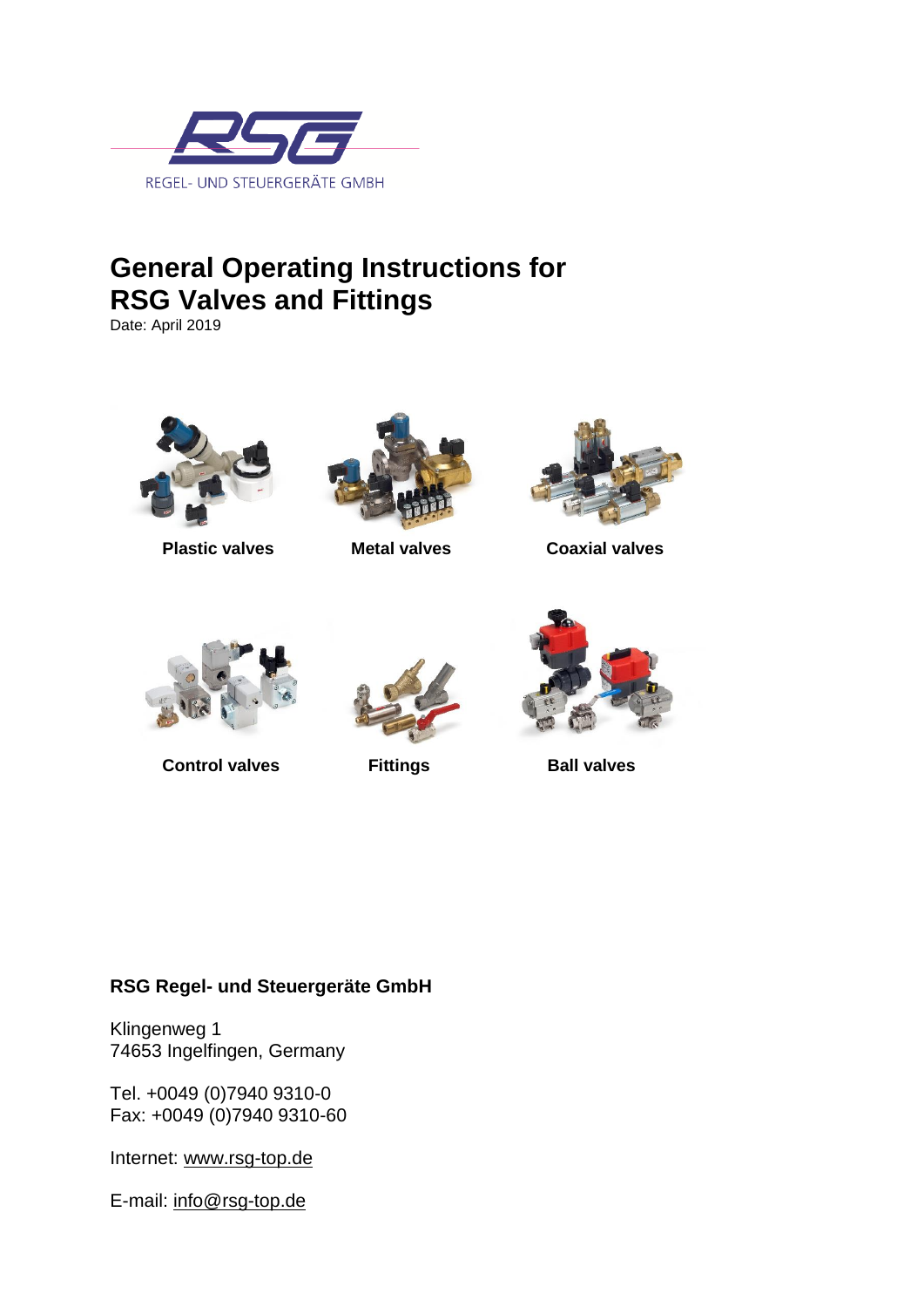## **Table of Contents**

| $\mathbf 1$ .    |       |                                                                     |  |
|------------------|-------|---------------------------------------------------------------------|--|
| 1.1              |       |                                                                     |  |
| 1.2              |       |                                                                     |  |
| 1.3              |       |                                                                     |  |
| 2.               |       |                                                                     |  |
| 2.1              |       |                                                                     |  |
|                  | 2.1.1 |                                                                     |  |
|                  | 2.1.2 |                                                                     |  |
|                  | 2.1.3 |                                                                     |  |
| 3.               |       |                                                                     |  |
|                  |       |                                                                     |  |
|                  | 3.2.1 | Exceeding the maximum permitted pressure, with danger of bursting 4 |  |
|                  | 3.2.2 |                                                                     |  |
|                  | 3.2.3 |                                                                     |  |
|                  |       |                                                                     |  |
| 4.               |       |                                                                     |  |
|                  |       |                                                                     |  |
| 5.               |       |                                                                     |  |
| 5.1              |       |                                                                     |  |
|                  | 5.1.1 |                                                                     |  |
|                  | 5.1.2 |                                                                     |  |
| 5.2              |       |                                                                     |  |
| 5.3              |       |                                                                     |  |
| 5.4              |       |                                                                     |  |
| 6.               |       |                                                                     |  |
| $\overline{7}$ . |       |                                                                     |  |
| 8.               |       |                                                                     |  |
| 9.               |       |                                                                     |  |
| 10.              |       |                                                                     |  |
| 11.              |       |                                                                     |  |
|                  |       |                                                                     |  |
|                  |       |                                                                     |  |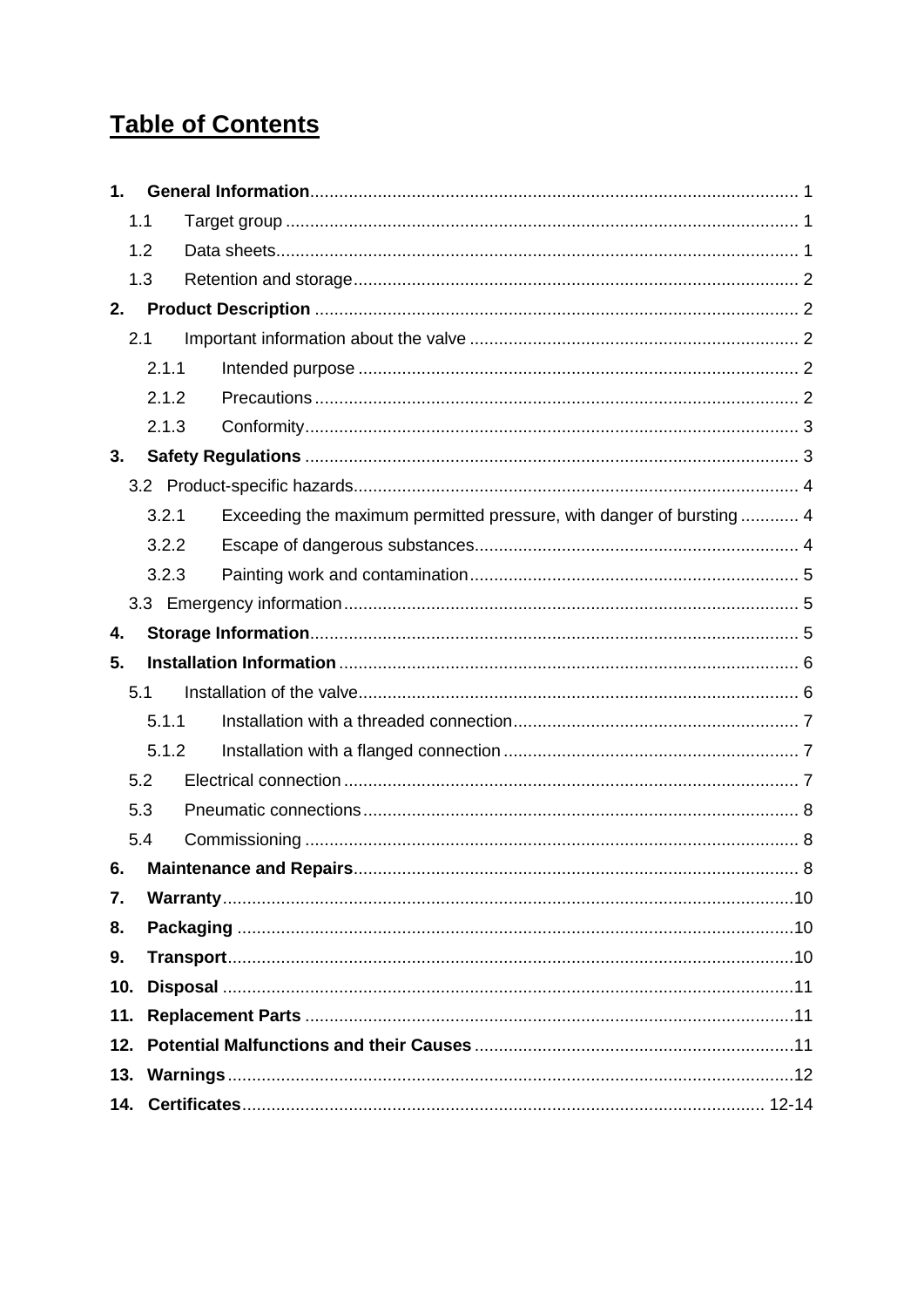

### <span id="page-2-0"></span>**1. General Information**



To ensure successful and safe use of our fittings and valves, please make sure that you read through the entire operating instructions and all of the safety instructions prior to installation and commissioning. The "General Operating Instructions" contain important basic information and safety instructions that will help to ensure safe handling of all fittings and valves from RSG Regel- und Steuergeräte GmbH.

### <span id="page-2-1"></span>1.1 Target group

The operating instructions are intended for persons who are entrusted with installation planning, installation, commissioning or maintenance/repairs and who are suitably qualified to perform these activities, i.e. persons who, on the basis of their professional training and qualifications, their knowledge and experience, as well their understanding of the relevant standards, are capable of assessing the tasks assigned to them and identifying potential hazards.

This also includes the knowledge of pertinent occupational health and safety legislation, accident prevention regulations, generally recognized safety rules, EC regulations and country-specific standards and rulings.

### <span id="page-2-2"></span>1.2 Data sheets

The data sheets contain technical data and necessary additional information for the individual types of fitting or valve. Always use the data sheets together with these General Operating Instructions. In the event of difficulties that cannot be resolved with the aid of the data sheets or the operating instructions, please contact the supplier/manufacturer.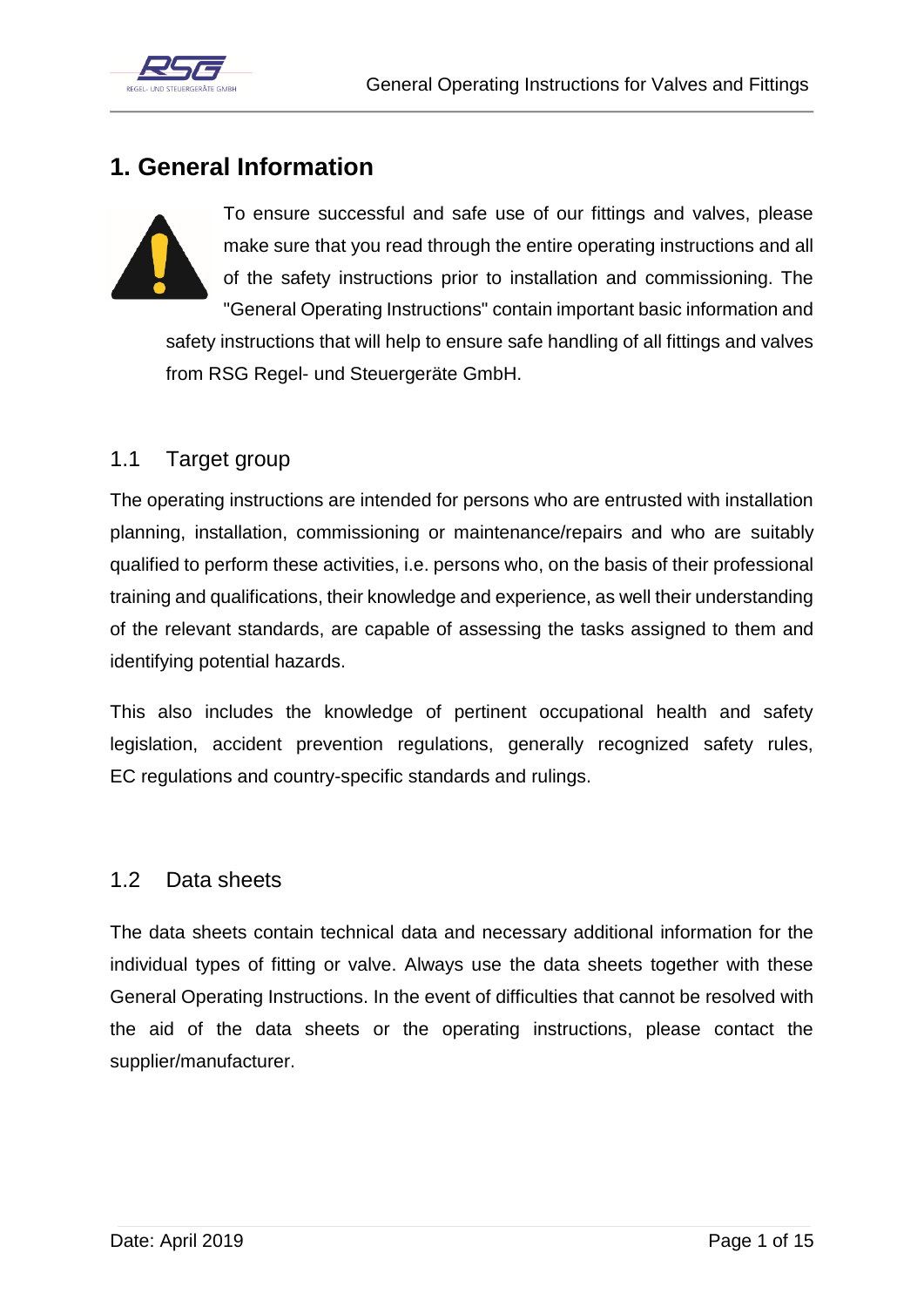

### <span id="page-3-0"></span>1.3 [Retention and storage](#page-2-0)

Access to the operating instructions must be provided at all times at the location in which the fittings or valves are used.

### <span id="page-3-1"></span>**2. Product Description**

- <span id="page-3-2"></span>2.1 Important information about the valve
- <span id="page-3-3"></span>2.1.1 Intended purpose

The limit values stated in the data sheet for the pressure and temperature of the medium used must be complied with. Any use that differs from or goes beyond the intended purpose is not permitted. The area of use of the valve is under the responsibility of the plant planner. Any special requirements relating to the use of the unit or to the ambient conditions (humidity, vibrations, switching frequency, electromagnetic field, potentially explosive atmosphere etc.) must be clearly defined when the order is placed. Special markings/labels on the valve must be observed.

### <span id="page-3-4"></span>2.1.2 Precautions

When using the fittings/valves, all currently applicable laws and regulations must be followed, such as the EC regulations and national regulations, industrial codes, accident prevention regulations, Steam Boiler Code (Germany: *Dampfkesselverordnung*), Pressure Equipment Directive, High Pressure Gas Pipeline Ordinance (Germany: *Verordnung über Gashochdruckleitungen*), Combustible Liquids Ordinance (Germany: *Verordnung für brennbare Flüssigkeiten*), the technical codes VDE, TAB, TRD, TRG, TRbF, TRGL, TRAC, AD 2000 Code on Pressure Vessels (Germany: *AD-Merkblätter*), and the accepted rules of good engineering practice, such as the DIN standards, VDI guidelines and VDMA standardization sheets.

Always follow the operating instructions whenever carrying out any work on or handling the valve.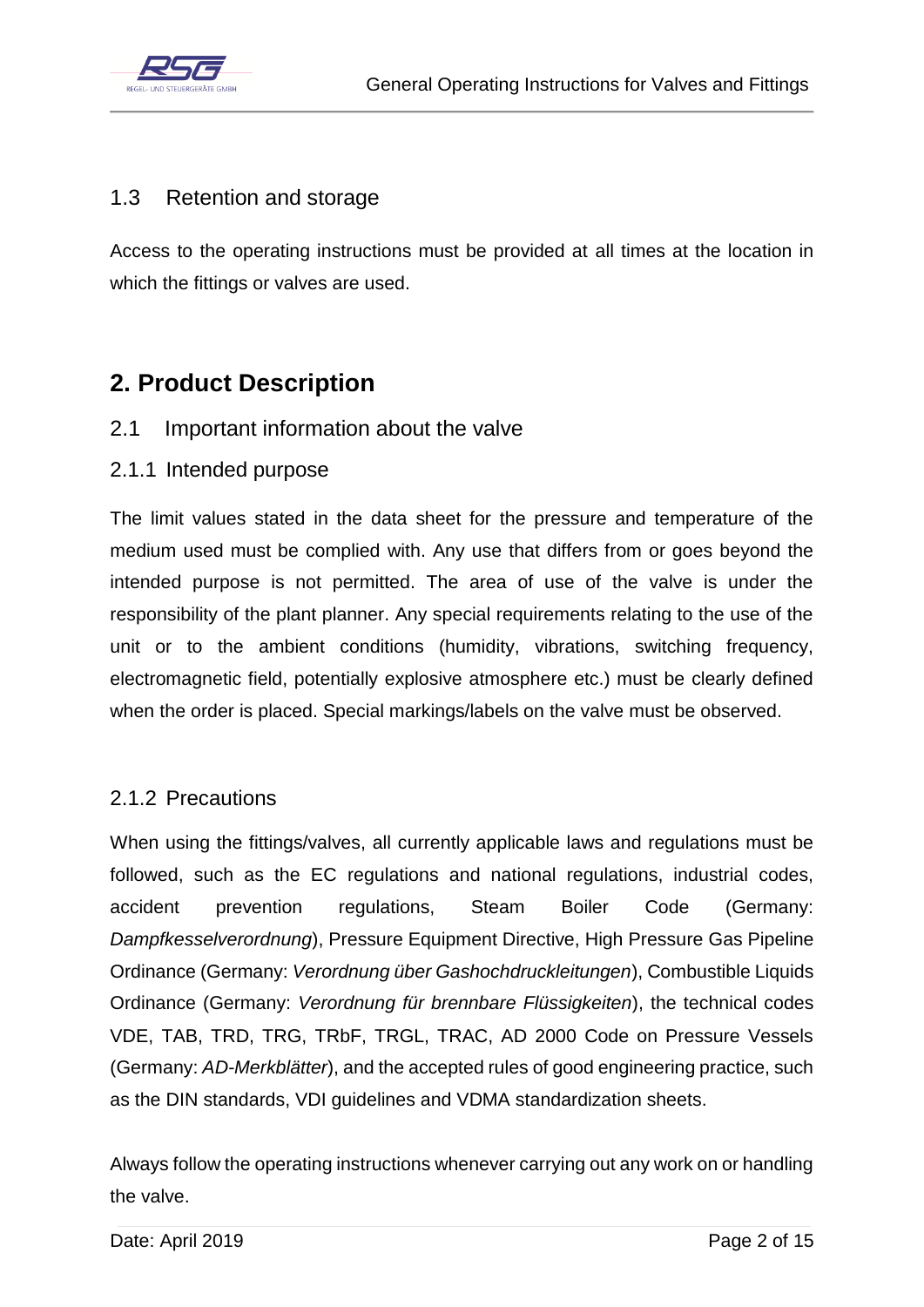

### <span id="page-4-0"></span>2.1.3 Conformity

The fittings and valves from RSG Regel- und Steuergeräte GmbH comply with the state of the art (including the European Pressure Equipment Directive 2014/68/EU).

### <span id="page-4-1"></span>**3. Safety Regulations**

This section contains important general safety information.

### 3.1 Representation/depiction

Dangers are highlighted with a signal word and are assigned safety colors in accordance with ANSI Z535 depending on their severity and likelihood of occurrence:



**Symbol for an imminent danger that could lead to serious physical injuries or death.**



**Symbol for a potentially dangerous situation that could lead to serious physical injuries or death.**



**Symbol for a potentially dangerous situation in which the product or persons in the surroundings could be harmed.**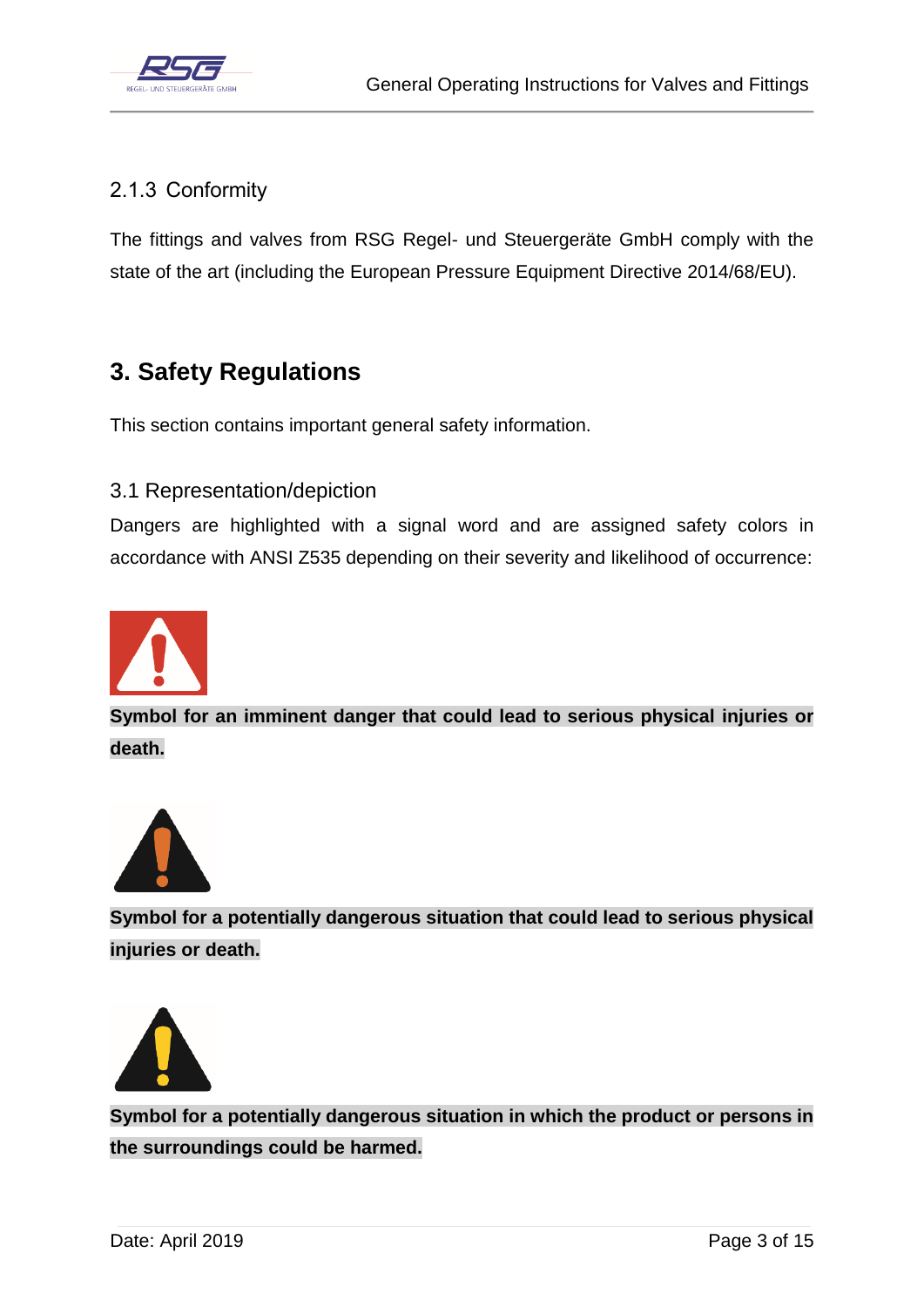

However, it is equally important to ensure that all other instructions are also followed, even if they are not specially marked, in order to prevent malfunctions that could, in turn, directly or indirectly cause personal injuries or material damage.

### <span id="page-5-0"></span>3.2 Product-specific hazards

<span id="page-5-1"></span>3.2.1 Exceeding the maximum permitted pressure, with danger of bursting



One cause for such over-high pressure could e.g. be water hammer effects or cavitation. The term "water hammer" is used to describe pressure peaks that arise when a pipe is closed off via a valve.

The pressure peaks that occur during valve closing can reach magnitudes several times the resting pressure. The user needs to select the operating pressure rating for the valve so that the pressure peaks that may occur in the specific installation situation will not exceed the maximum permitted operating pressure of the valve. When designing the flow, the static pressure of a liquid medium must also always be higher than the vapor pressure of the medium in order to prevent cavitation.

### <span id="page-5-2"></span>3.2.2 Escape of dangerous substances



Dangerous substances can e.g. escape from pressure relief bores or during disassembly of a valve. Dangerous media (e.g. leakages at pressure relief bores or leftover media remaining in the valve during disassembly) must be collected and disposed of in such a way that they do not represent a hazard for people or the environment. Legal requirements must be met.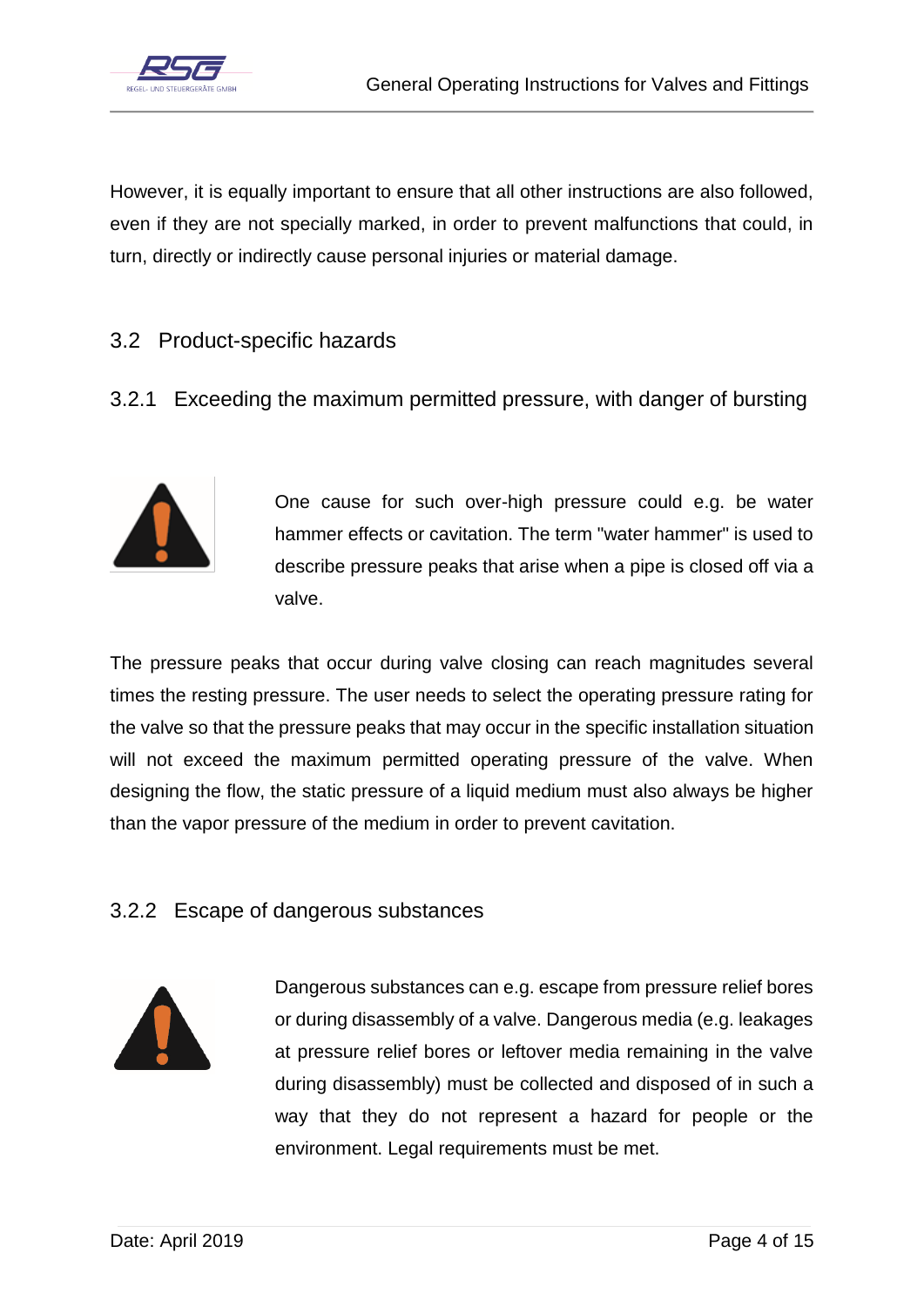

### <span id="page-6-0"></span>3.1.3 Painting work and contamination



The fittings/valves must be covered effectively if work needs to be performed in the area around the fittings/valves that will cause dirt or contamination to be spread – e.g. construction work, painting work or sandblasting.

Otherwise, e.g. the thermal radiation from the magnets can be influenced, or blocked ventilation holes could block the switching function.

### <span id="page-6-1"></span>3.3 Emergency information

In the event of fire, only use extinguishing agents that are suitable for extinguishing fires on corresponding electrical systems. Make sure that the extinguishing agent does not react dangerously with any escaping medium.

### <span id="page-6-2"></span>**4. Storage Information**

During storage, the valves and their replacement parts must be protected against external influences (including direct UV radiation or direct sunlight) and dirt/contamination. Do not remove the protective caps from the valves. In addition, good ventilation, desiccants or heating should be used to prevent the formation of condensation water. The fittings and valves must be stored in such a way that they will still work perfectly even after extended storage. To do this, make sure that the guidelines of DIN 7716 (Elastomer products; Requirements for storage) in particular are also complied with. The storage temperature must not be outside the specified range from –10°C to +50°C. We recommend using up existing stocks first in order to keep storage times to the shortest possible time.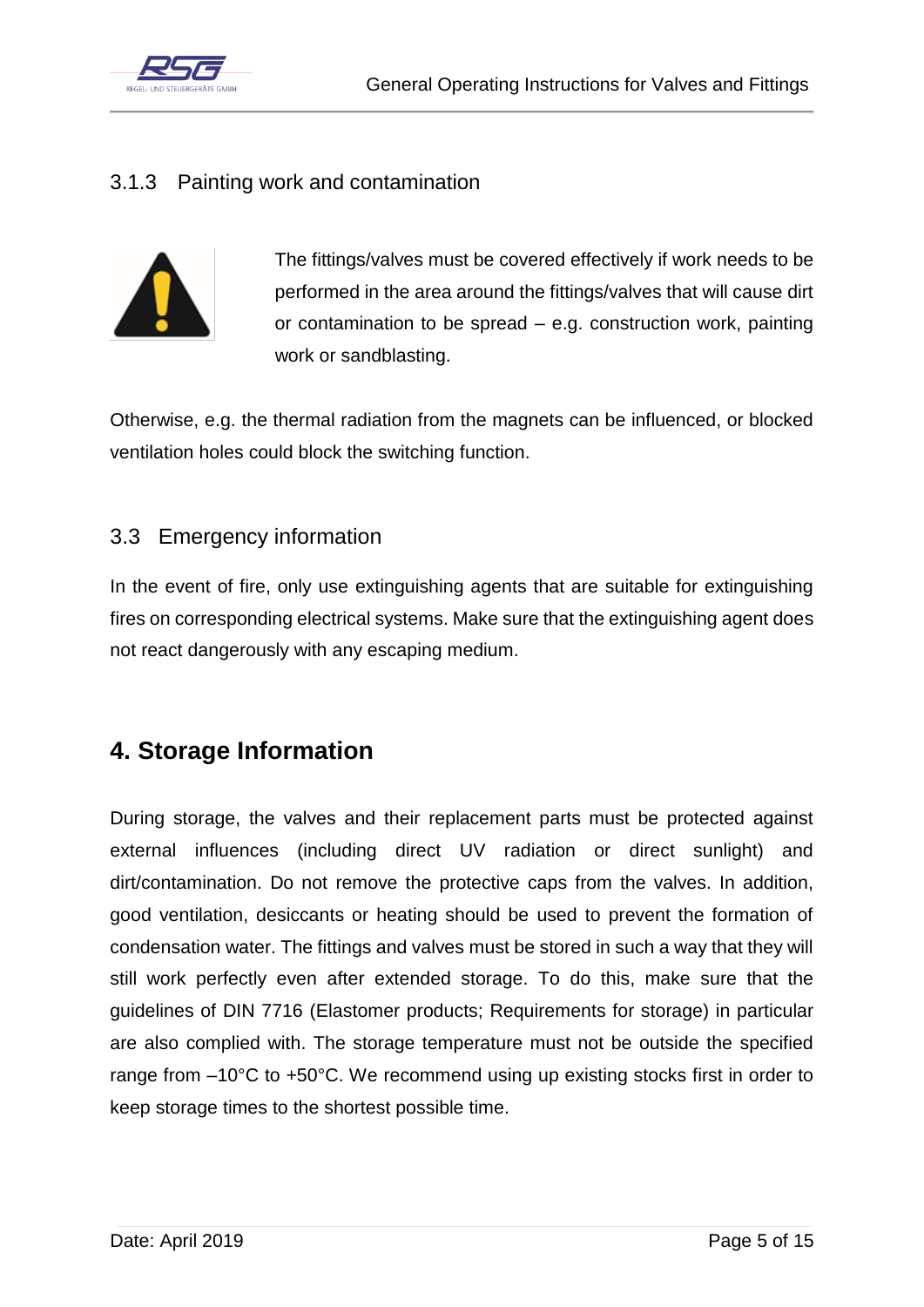

### <span id="page-7-0"></span>**5. Installation Information**

### <span id="page-7-1"></span>5.1 Installation of the valve

Valves must only be installed by qualified staff, and the pipe system must be depressurized when doing this. Check the valves for transport damage prior to installation. Damaged valves must not be installed. Prior to installation, check whether the valve matches the required design and whether it is suitable for the intended purpose. In the case of pressure limiting valves, also check and comply with the requirements for flow-calming sections stated in the data sheet.

Flush the pipes prior to installation.

Residue in pipes can damage the seals in the valve and can lead to leaks or malfunctions.

Do not remove the protective caps on the connections until just before installation, and make sure that the existing sealing surfaces or threads are not damaged in the process. The sealing surfaces must be in technically perfect condition.

The pressure rating, connections and installation length of the pipe system must match the valve. Always comply with the correct installation length as stated on the data sheet. Make sure that the direction of flow stated on the valve is correct, as otherwise the valve will not be able to perform its intended function. The valve is designed for a single direction of flow and has a defined function. The valve will not work correctly if it is installed the wrong way around. The risk of incorrect installation is eliminated via the permanently legible markings that are applied to the connections. "P" is for inlet, "A" for outlet and "R" for return flow, or in the case of 3/2-way directional valves for the 2nd outlet.

When tightening the unions, use a suitable tool to hold the opposite part. Take care to ensure that no external bending moments, tensile forces or strains are allowed to act on the valve.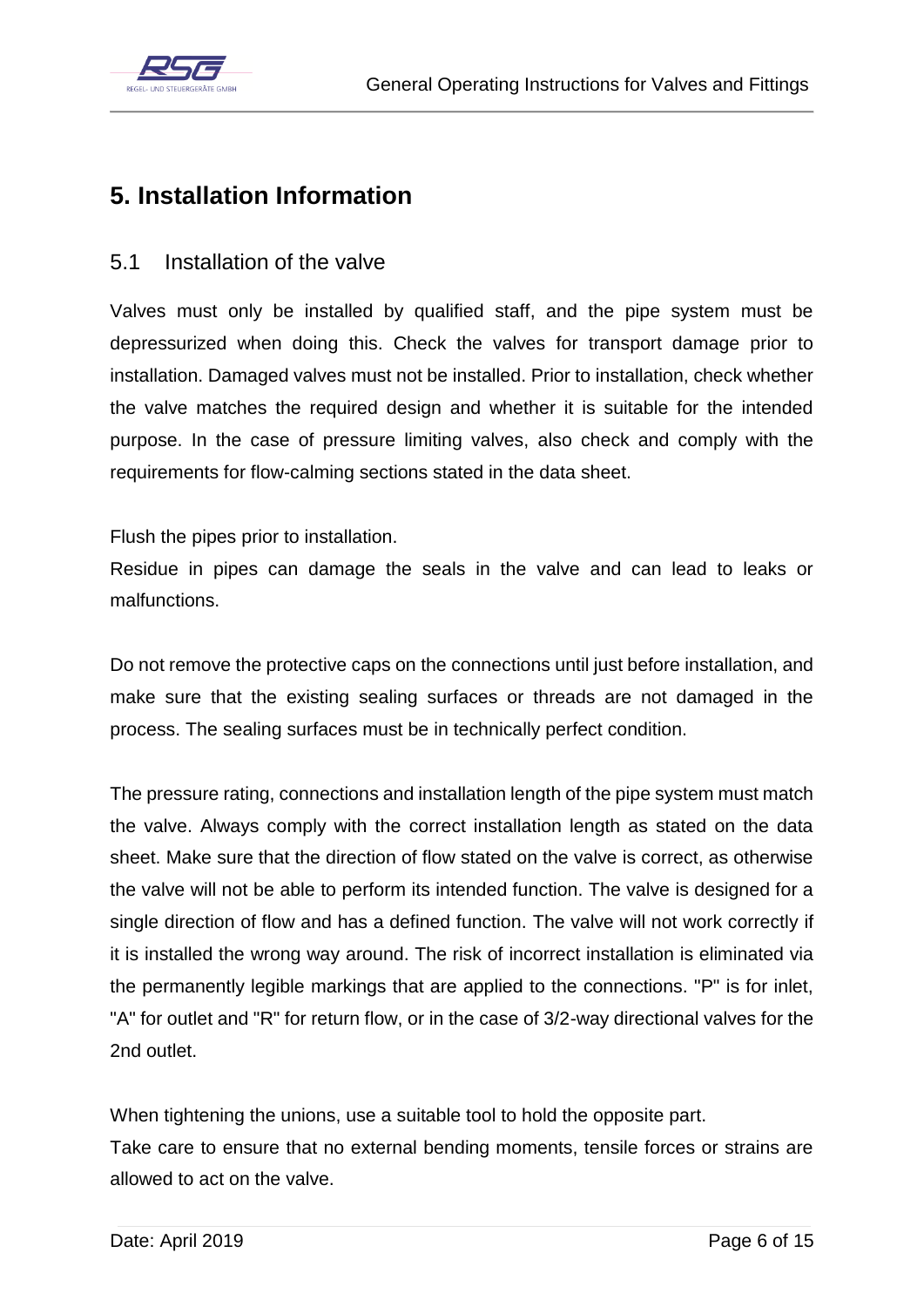

### <span id="page-8-0"></span>5.1.1 Installation with a threaded connection

Use suitable seals for the different thread types (NPT, G etc.). Make use of the full screwing-in depth of the thread. Check that the sealing material meets the requirements. Make sure that no residue of the sealing material or other contamination (e.g. welding residue from the pipes) can make its way into the valve.

### <span id="page-8-1"></span>5.1.2 Installation with a flanged connection

Use the specified bolts and all of the holes drilled in the flange for this purpose. Insert a suitable seal and center it between the flanges. Check that the seal is correctly seated. Uniformly tighten the bolts, working diagonally to make sure there is no distortion. Tighten the bolts to the specified tightening torque. After installation, perform a leak tightness test and a functional test. Before being welded in place, valves with welding ends must be dismantled due to the heat generated. During the welding work, the center piece should be replaced with a spacer.

During installation of the valve, make sure that no large tensile forces or pressure loads are allowed to act on the connection unions.

### <span id="page-8-2"></span>5.2 Electrical connection

The electrical connections of the valve must only by carried out by a skilled electrician or by an instructed person under the guidance and supervision of a skilled electrician in accordance with the rules of good engineering practice (DIN EN 60204-1 – Safety of machinery – Electrical equipment of machines). The VDE regulations including the safety rules and accident prevention regulations must be complied with.

Before carrying out any electrical work on the valve, always make sure that all poles are deenergized and secure it accordingly. Ground the valve in accordance with local regulations. Use the device socket included in the scope of supply. Check for the required voltage and polarity to prevent the risk of damage or hazards. Use shielded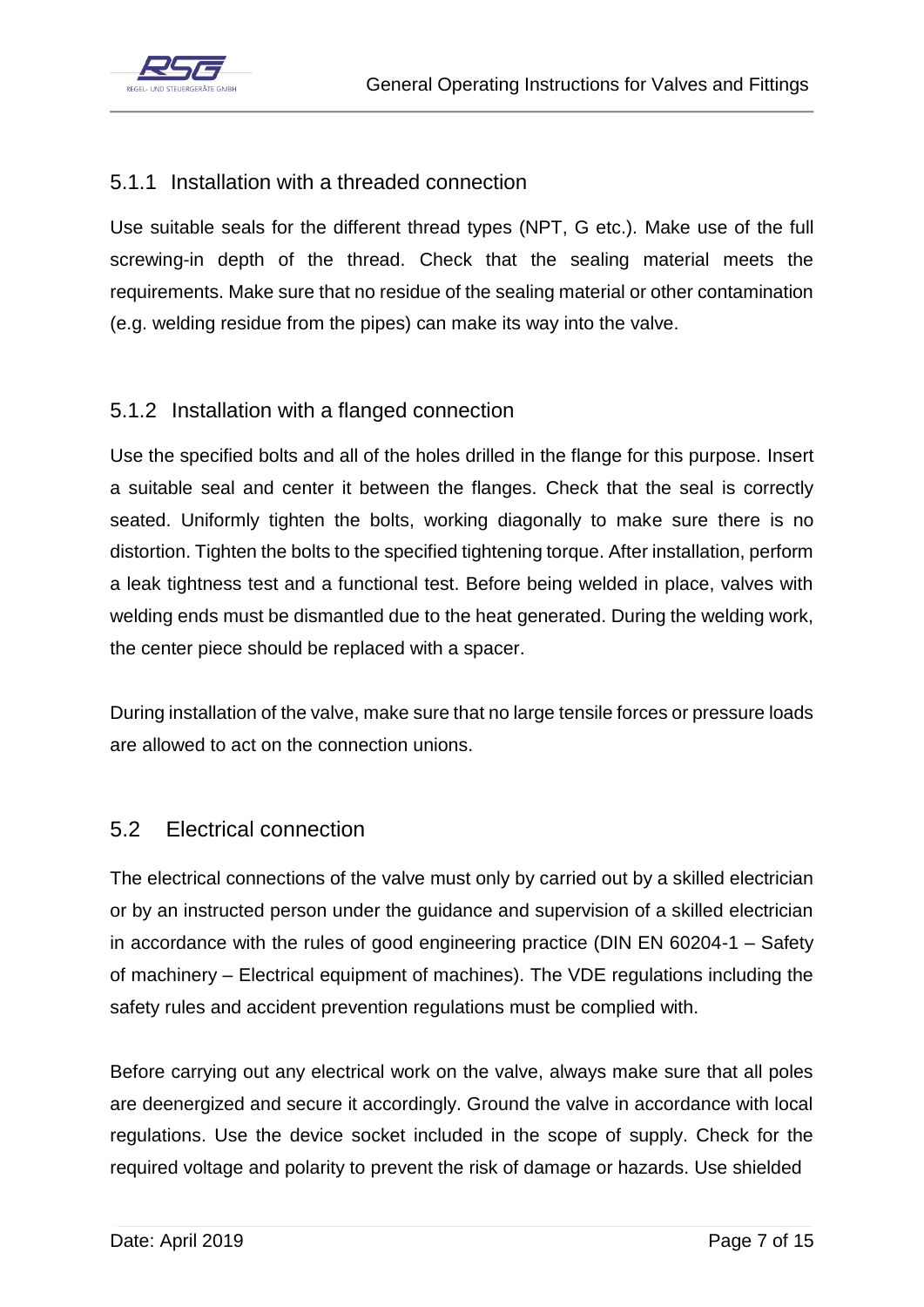

cable for signal wires, and avoid routing them close to power lines. Refer to the type plate for the electrical parameters.

### <span id="page-9-0"></span>5.3 Pneumatic connections

Use processed air for pneumatically actuated valves (install an upstream air maintenance unit if necessary). The control pressure must be within the limits stated on the data sheet.

### <span id="page-9-1"></span>5.4 Commissioning

Valves and fittings must only be used for the stated media and within the specified temperature and pressure limits. If the valve or fitting forms part of a machine in accordance with directive 2006/42/EC, the component must not be taken into operation until the requirements of the directive are met.



**Caution:** AC magnets must only be taken into operation if they are seated on the iron part. If they are operated without the iron part, this will enable a higher current to flow through the winding than is permitted and will therefore cause thermal self-destruction of the magnet.

### <span id="page-9-2"></span>**6. Maintenance and Repairs**

The valves are largely maintenance-free, but for reasons of operational reliability all valves should be regularly inspected, for example to check their external condition and accessories. As a general rule, the valves should be regularly operated to ensure that all moving parts remain freely movable even when the unit is not used for a long time.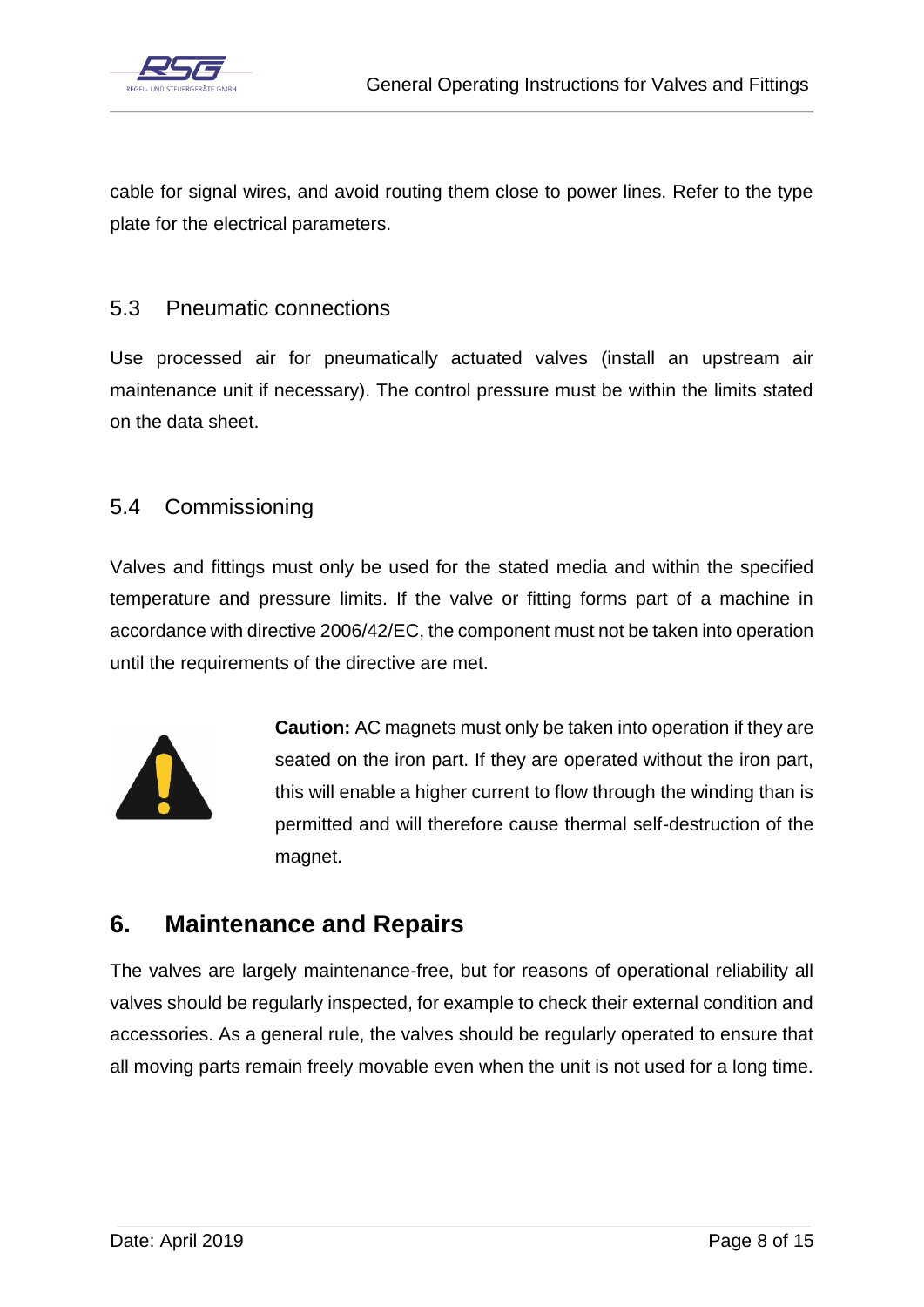

Particularly if the medium contains minerals then the valve needs to be switched regularly to prevent moving parts from seizing up. The maintenance and service intervals are to be defined by the operator in accordance with the operating conditions. It is also possible to send in the valve to us at any time for an inspection.



Risk of death when opening pressurized valves!

The valve and the connected pipes can be very cold or very hot due to the temperature of the medium. Caution – risk of burns! Valves with a magnetic drive can become very hot as a result of electrical power dissipation. Care must be taken to ensure that valves operated at very low  $( $0^{\circ}C$ )$  or very high  $(> 50^{\circ}C)$  temperatures are insulated before they are touched. Install suitable warning signs to inform about the dangers of touching them. Connecting cables and lines must be suitable and approved for the corresponding temperature range and intended application. Before removing the valve, depressurize the valve and the pipe system. Valves must only be removed by qualified personnel.

In the case of dangerous media, make sure that the pipe system and the valve are completely emptied. Take care if any residue can still flow in. Corresponding protective clothing must be worn.

If you wish, you can return valves to us for servicing or repairs. You can find more information on our home page:<http://www.rsg-top.de/>

Please use this form to return valves to us: [http://www.rsg-top.de/tl\\_files/pdf/Ruecksendeformular.pdf](http://www.rsg-top.de/tl_files/pdf/Ruecksendeformular.pdf) [http://www.rsg-top.de/tl\\_files/pdf/returns-form.pdf](http://www.rsg-top.de/tl_files/pdf/returns-form.pdf)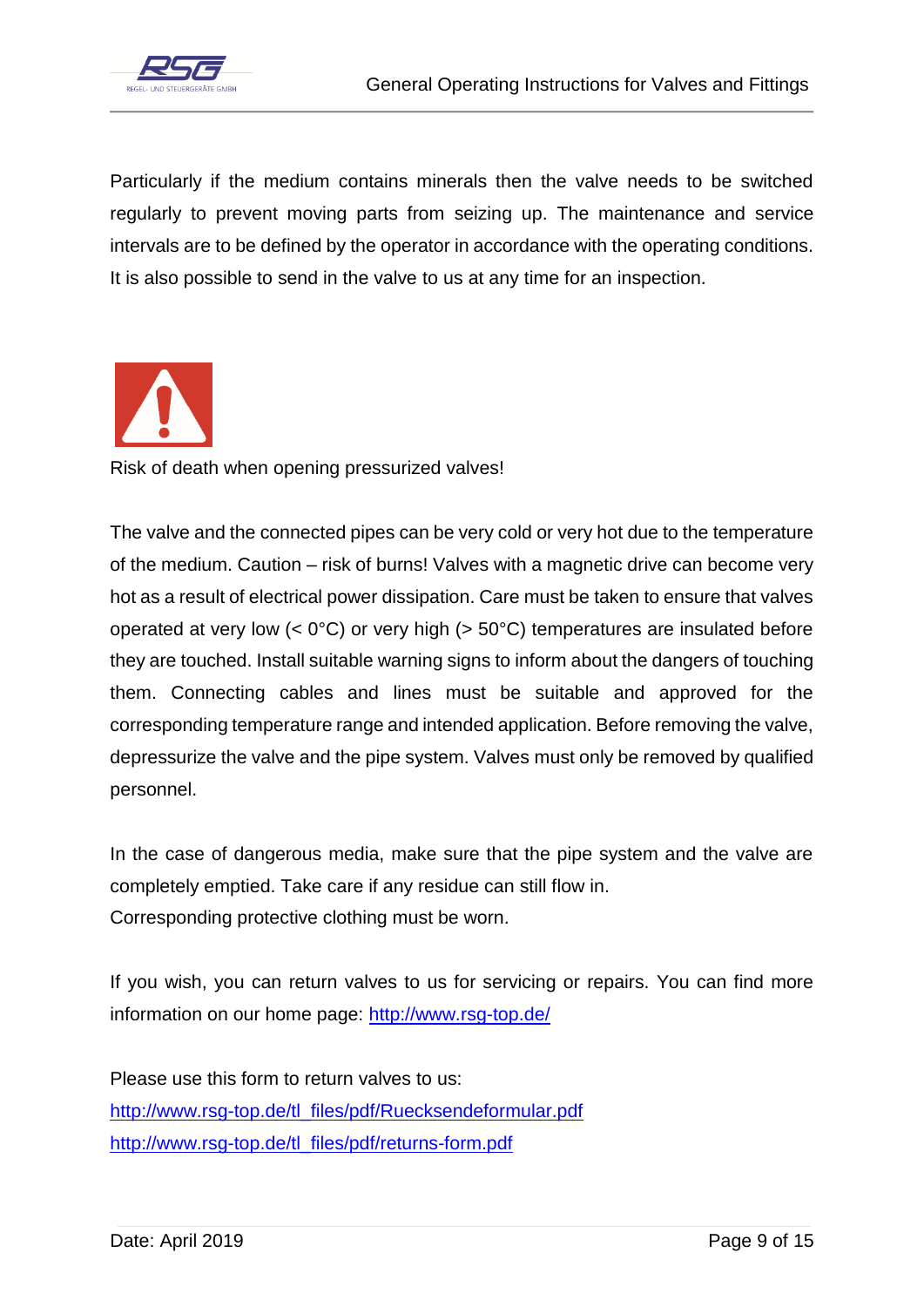

### <span id="page-11-0"></span>**7. Warranty**



If the valve is dismantled or taken apart, it can be damaged irreparably. For this reason, the warranty will become null and void if the valve is dismantled or taken apart. All repairs must always be carried out at the manufacturing plant or by personnel who have been trained by the manufacturer.

All claims, particularly for redhibitory action, reduction or replacement due to direct or indirect damage are ruled out.

### <span id="page-11-1"></span>**8. Packaging**



Valves that have come into contact with media that are harmful to health must be decontaminated prior to packaging.

Package the valves in such a way that any present coatings or accessories, such as plug and socket devices, controllers, and sensors cannot be damaged during the subsequent transport. Protect connection openings against the ingress of dirt or contamination. Comply with all the national regulations relating to packaging in your country.

### <span id="page-11-2"></span>**9. Transport**



Valves that have come into contact with media that are harmful to health must be decontaminated prior to transport. Always follow the applicable accident prevention regulations when handling the valves.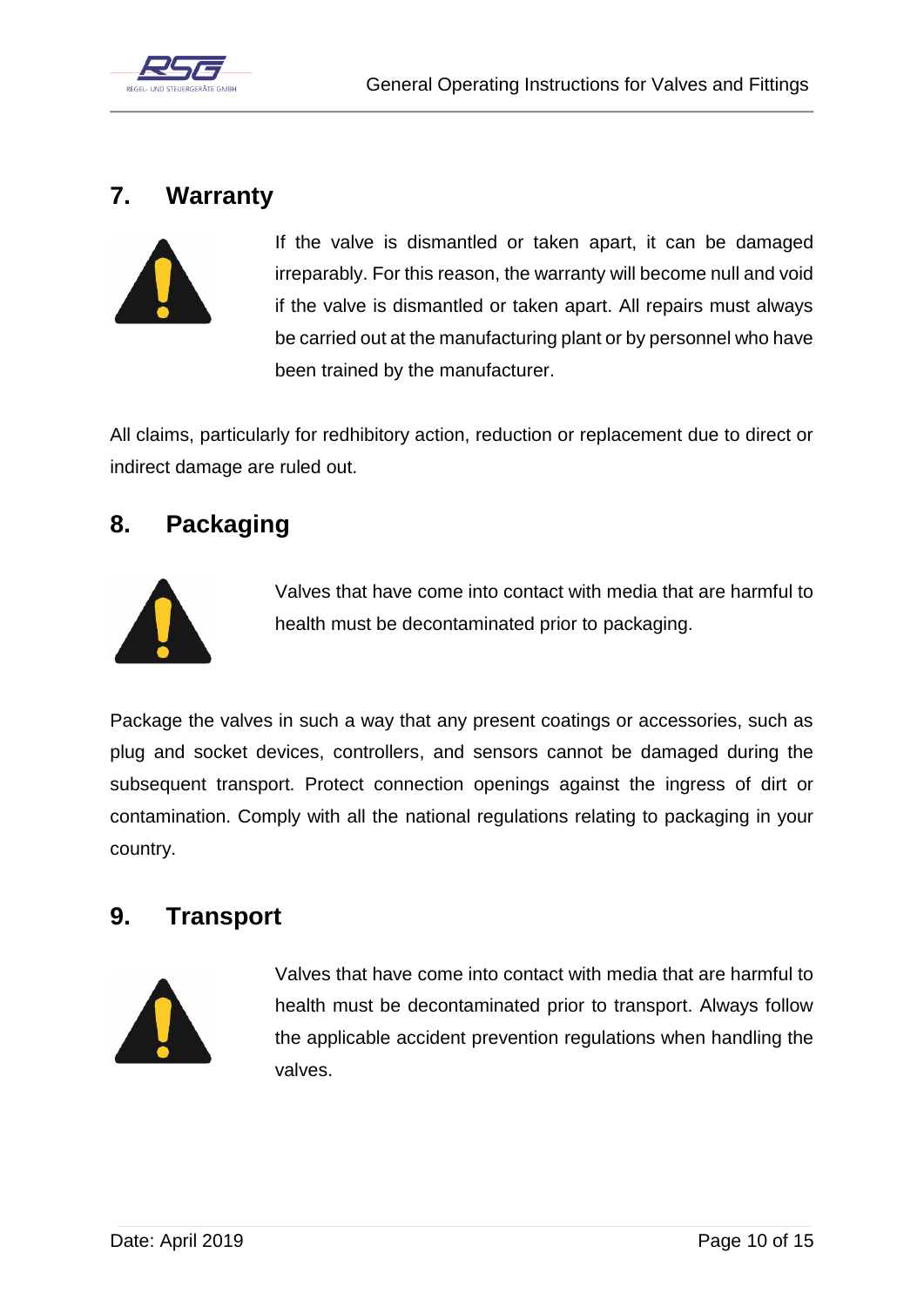

### <span id="page-12-0"></span>**10. Disposal**



Valves that have come into contact with media that are harmful to health must be decontaminated before they are disposed of.

To ensure that the disposal is performed professionally and in the safest possible way for the environment, always ensure that all applicable legal regulations are complied with.

### <span id="page-12-1"></span>**11. Replacement Parts**

Please contact your supplier or the manufacturer if you need replacement parts.

### <span id="page-12-2"></span>**12. Potential Malfunctions and their Causes**

### **Valve not closing:**

- Rated voltage still being applied
- Control pressure not being relieved (possibly check the adjustment screw on the pilot valve)
- Control bores dirty
- Incorrect installation position
- Armature blocked
- No/inadequate pressure drop Δp or flow rate present
- Direction of arrow does not match direction of flow

### **Valve not opening:**

- Operating pressure too high
- Pressure relief bore blocked
- Armature not picking up (audible strike, "clicking" noise)
- Supply voltage interrupted or too low
- Control pressure too low
- Solenoid or rectifier defective
- Rated voltage and coil voltage different
- Armature blocked in dirty armature housing (if the armature fails to reach the stroke end position, this will cause the coil to fail after just a short time when the AC coil is excited (thermal overload))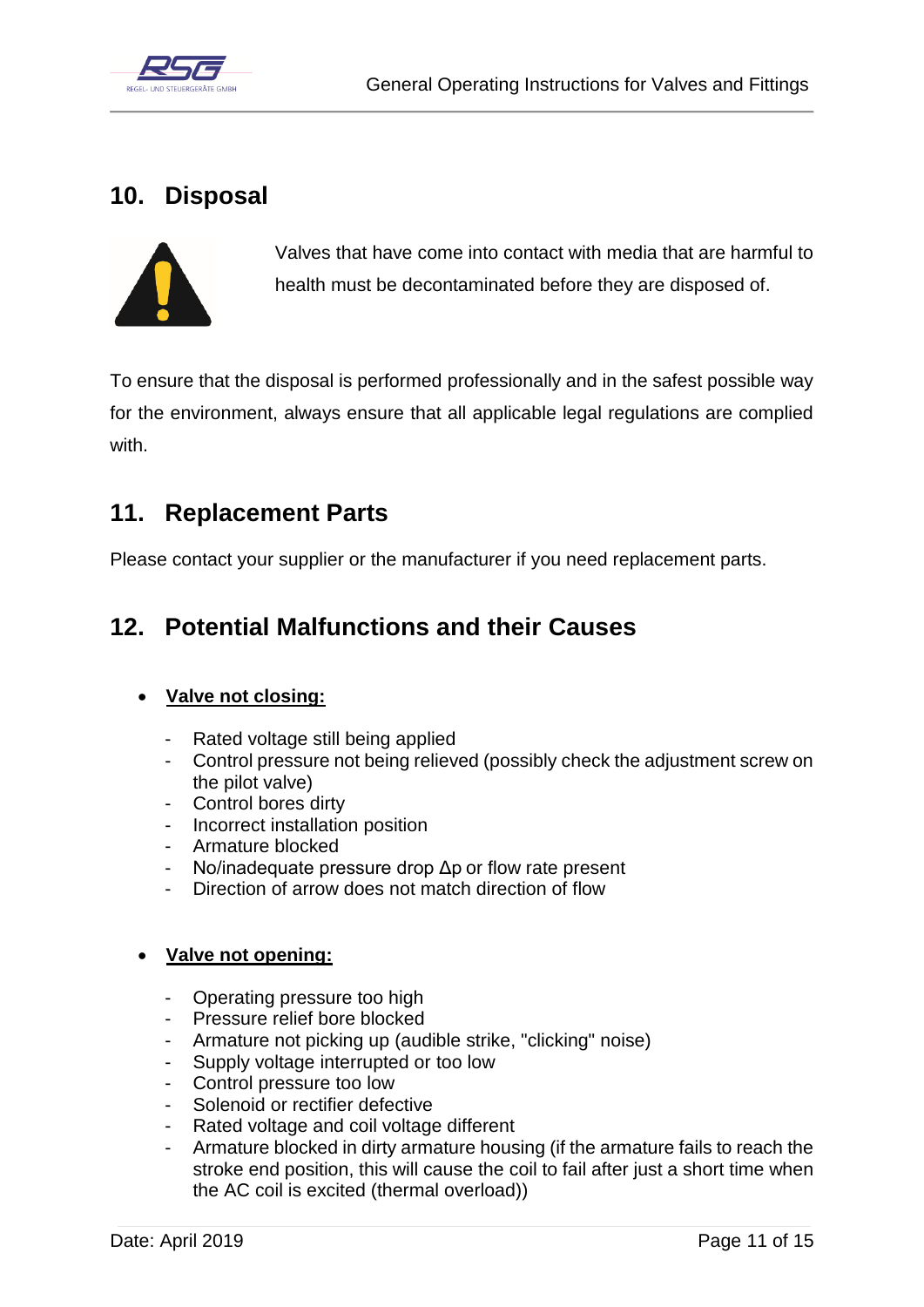

### <span id="page-13-0"></span>**13. Warnings**



No parts of the armature such as connection pieces, lids or housings may be drilled into, modified, welded-on (exception: welding ends) or loosened.

- **Repairs must only be performed by the manufacturer.**
- Do not release connections while they are under pressure.
- Do not disassemble the armature. If the armature is disassembled by unqualified personnel, this will render all warranty and liability claims against the manufacturer null and void.
- **These operating instructions do not override higher-level occupational health** and safety instructions.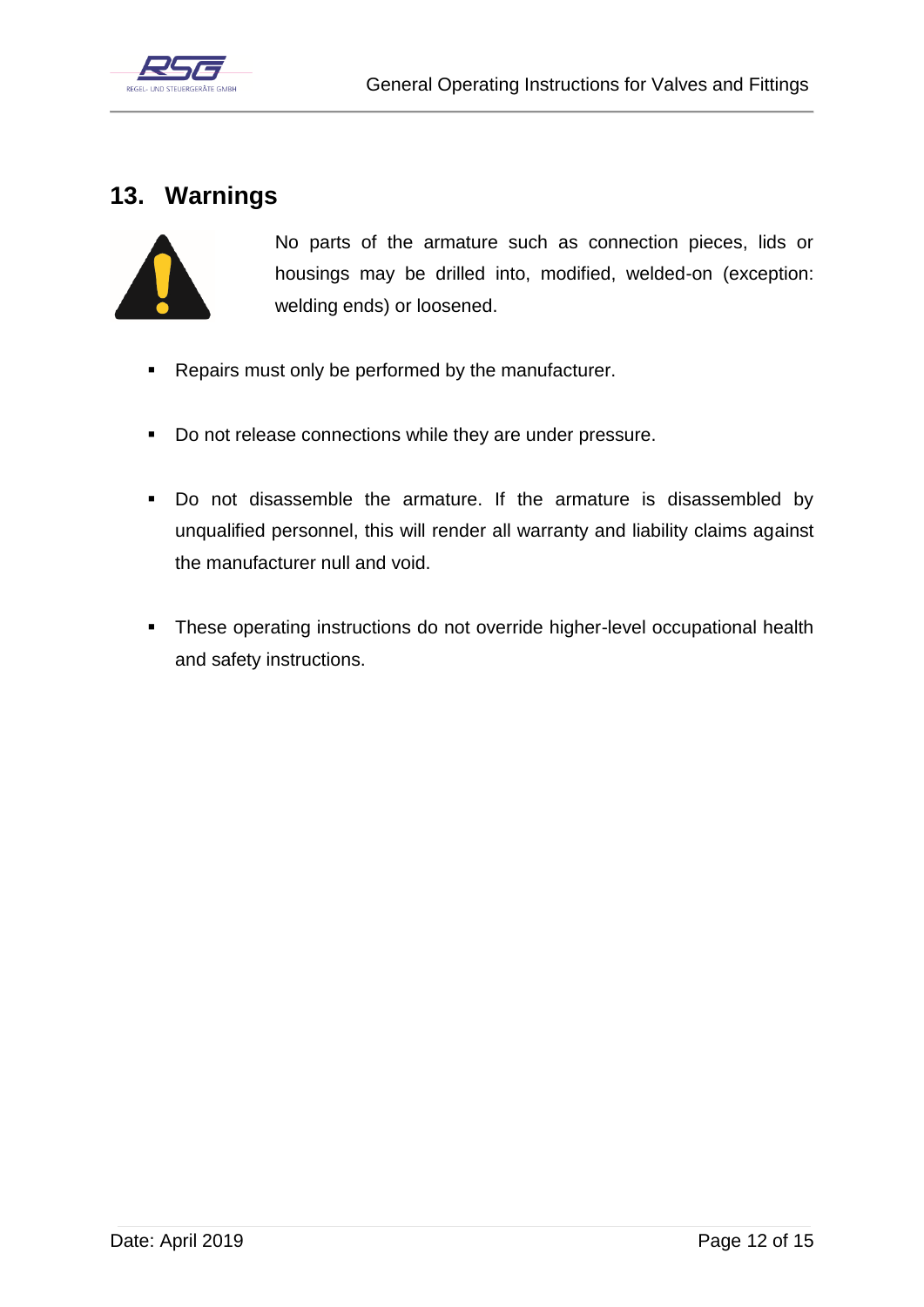

**DEKRA** 

### <span id="page-14-0"></span>**Certificates**  $14.$

# **CERTIFICATE**

# ISO 9001:2015

DEKRA Certification GmbH hereby certifies that the organization

### RSG Regel- u. Steuergeräte GmbH

**Scope of certification:** 

Development, production, assembly and distribution of single solenoid valves as well as components for the equipment construction

**Certified location:** Klingenweg 1, 74653 Ingelfingen, Deutschland

has established and maintains a quality management system according to the above mentioned standard. The conformity was adduced with audit report no. A18121004.

Certificate registration no.: Validity of previous certificate: 30413210/3 2019-04-11

Certificate valid from: Certificate valid to:

2019-04-18 2022-04-11

DEKRA



Dr. Gerhard Nagel DEKRA Certification GmbH, Stuttgart, 2019-04-18 DEKRA Certification GmbH \* Handwerkstraße 15 \* D-70565 Stuttgart \* www.dekra-certification.de

page 1 of 1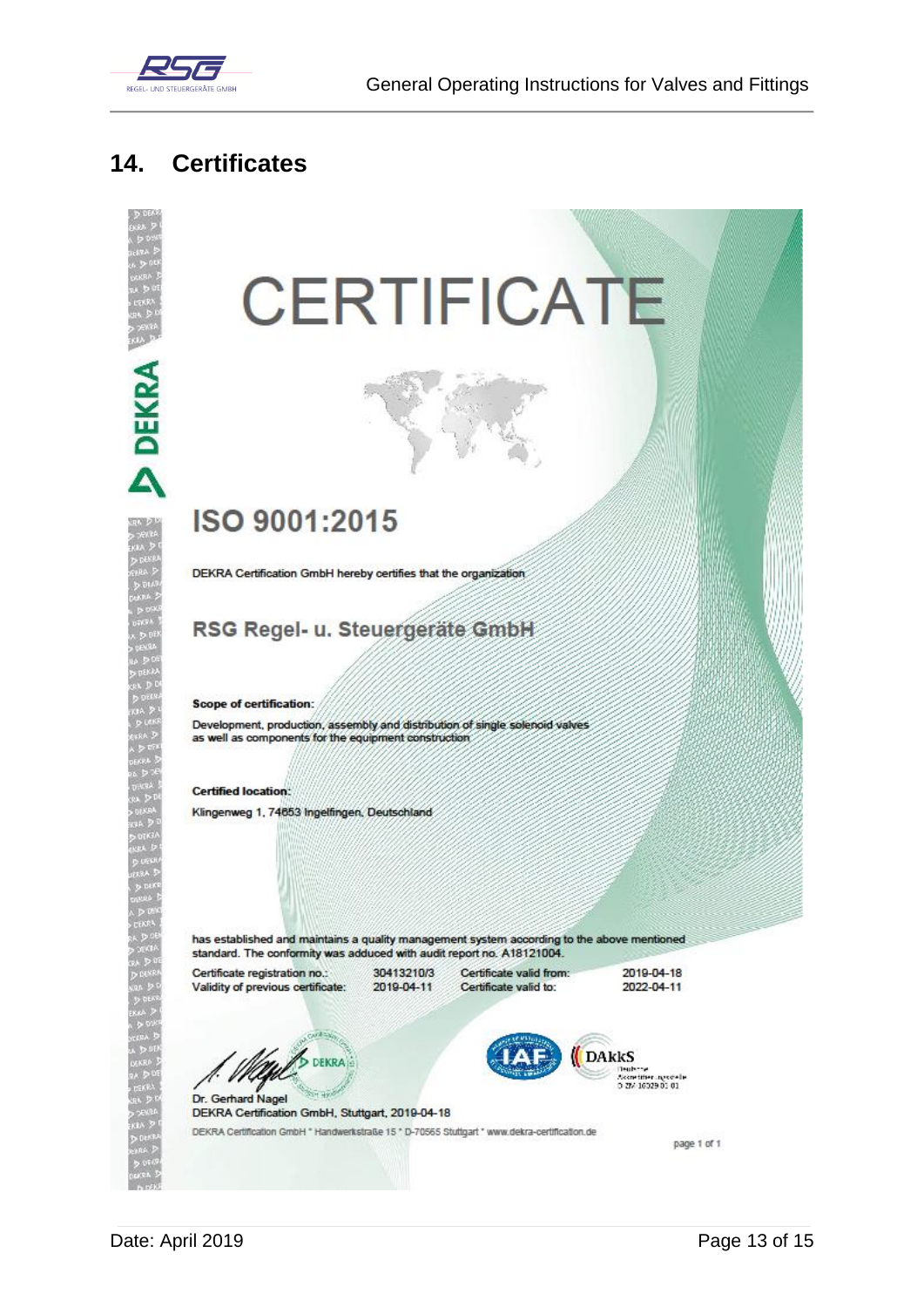

General Operating Instructions for Valves and Fittings

# **DEKRA**

# **CERTIFICATE**

# ISO 14001:2015

DEKRA Certification GmbH hereby certifies that the organization

### RSG Regel- u. Steuergeräte GmbH

### **Scope of certification:**

Development, production, assembly and distribution of single solenoid valves as well as components for the equipment construction

### **Certified location:**

Klingenweg 1, 74653 Ingelfingen, Deutschland

has established and maintains an environmental management system according to the above mentioned standard. The conformity was adduced with audit report no. A18121004.

Certificate registration no.: 170413032/3 Validity of previous certificate: 2019-04-11

Certificate valid from: Certificate valid to:

2019-04-18 2022-04-11

Deutsche<br>Alkrediterungschele<br>Dezel-Holzscheld

**DAKKS** 

**DEKRA** Dr. Gerhard Nagel

DEKRA Certification GmbH, Stuttgart, 2019-04-18

DEKRA Certification GmbH \* Handwerkstraße 15 \* D-70565 Stuttgart \* www.dekra-certification.de

page 1 of 1